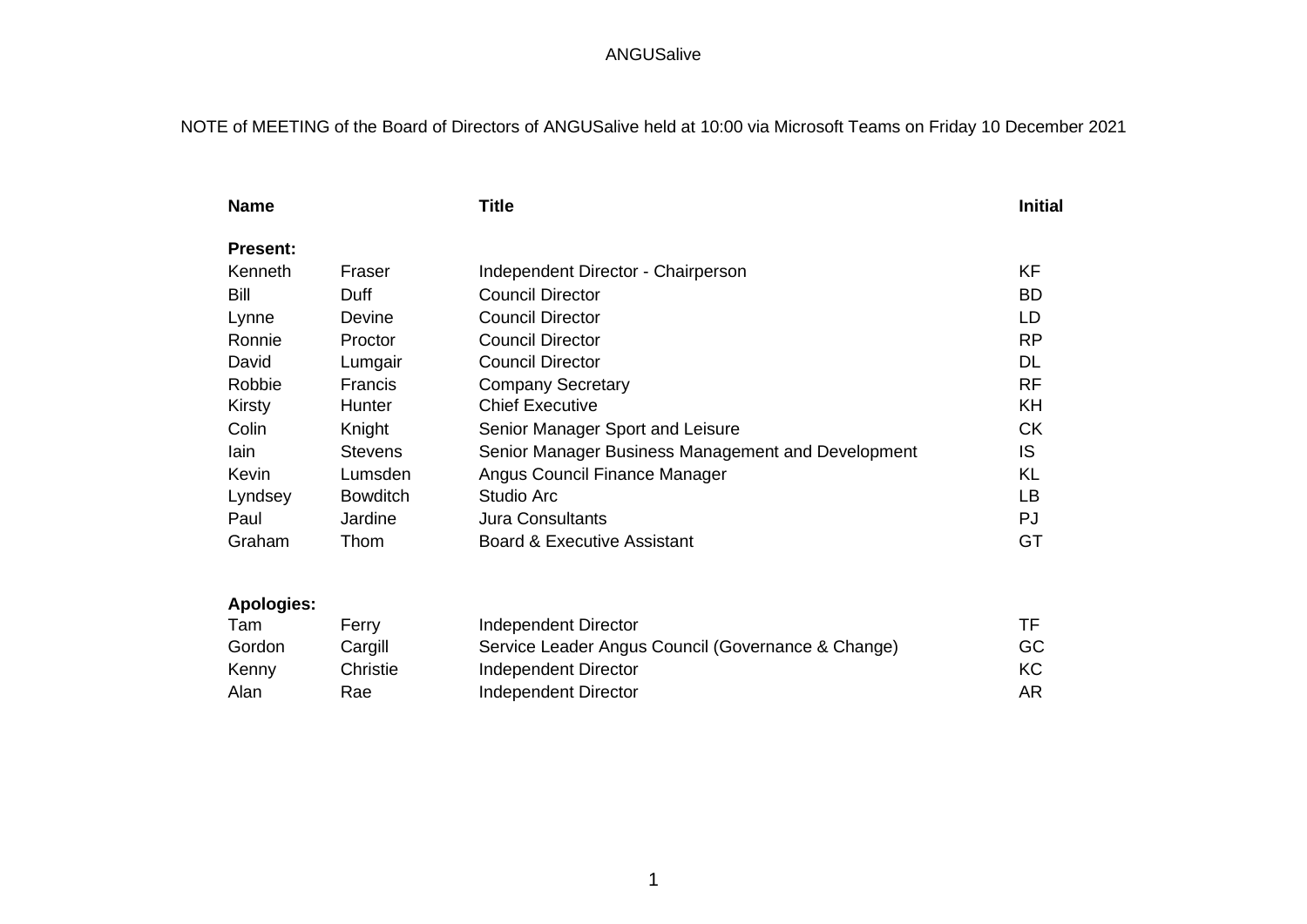| <b>ANGUSalive</b> |  |
|-------------------|--|
|-------------------|--|

| <b>Item No</b> | <b>Note</b>                                                                                                                                                                                                                                                                                                                                                                                                                                                                                                                                                                                                                                                               |  |
|----------------|---------------------------------------------------------------------------------------------------------------------------------------------------------------------------------------------------------------------------------------------------------------------------------------------------------------------------------------------------------------------------------------------------------------------------------------------------------------------------------------------------------------------------------------------------------------------------------------------------------------------------------------------------------------------------|--|
| 1.             | <b>Welcome &amp; Apologies</b>                                                                                                                                                                                                                                                                                                                                                                                                                                                                                                                                                                                                                                            |  |
|                | KF welcomed everyone to the meeting and noted apologies. He welcomed and introduced LB from Studio Arc and<br>PJ from Jura Consultants to the Board as guest presenters for the Montrose Museum Reimagined agenda item.                                                                                                                                                                                                                                                                                                                                                                                                                                                   |  |
|                | KF confirmed AR has agreed to extend his involvement with the Board and will complete a second 3-year term as a<br>Director from 11 September 2021 to 10 September 2024.                                                                                                                                                                                                                                                                                                                                                                                                                                                                                                  |  |
|                | KF noted the Board's disappointment there is no Client representation today particularly given the importance of the<br>Transformation Project on the charity's future and the serious ongoing situation with the COVID-19 pandemic. All<br>Directors present agreed and requested this be communicated to the Client.                                                                                                                                                                                                                                                                                                                                                    |  |
|                | ACTION: KH to write to Client regarding lack of representation at this meeting.                                                                                                                                                                                                                                                                                                                                                                                                                                                                                                                                                                                           |  |
|                | Apologies: Tam Ferry, Kenny Christie, Gordon Cargill, Alan Rae                                                                                                                                                                                                                                                                                                                                                                                                                                                                                                                                                                                                            |  |
| 2.             | <b>Declarations of Interest</b>                                                                                                                                                                                                                                                                                                                                                                                                                                                                                                                                                                                                                                           |  |
|                | Directors were asked to consider whether they had any declarations of interest in relation to any item on the agenda<br>for the meeting.                                                                                                                                                                                                                                                                                                                                                                                                                                                                                                                                  |  |
|                | No declarations were made.                                                                                                                                                                                                                                                                                                                                                                                                                                                                                                                                                                                                                                                |  |
| 3.             | <b>Montrose Museum Reimagined</b>                                                                                                                                                                                                                                                                                                                                                                                                                                                                                                                                                                                                                                         |  |
|                | LB provided on overview of the work undertaken on the Montrose Museum Reimagined project and highlighted the<br>significance of cultural heritage within the county of Angus. Initial work has included a review of Brechin Townhouse<br>Museum, Gateway to the Glens Museum in Kirriemuir, the Meffan Museum & Art Gallery in Forfar, Montrose<br>Museum, and Signal Tower Museum in Arbroath. This involved an assessment of each museum's visitor market, the<br>location of the venue, opportunities and constraints of sites, and the collections at the different sites with a view to<br>identify opportunities to enhance visitor experience and visitor numbers. |  |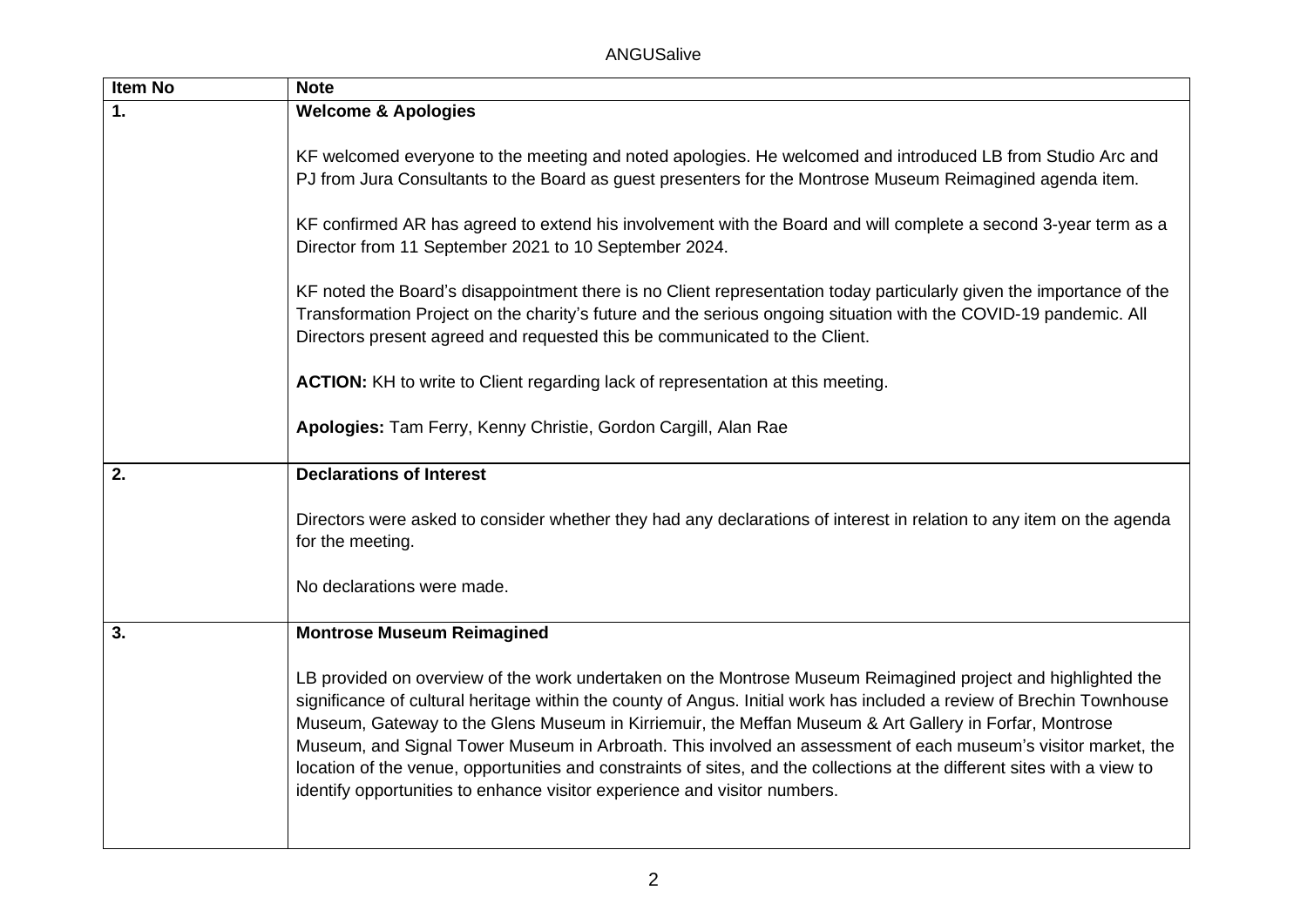PJ expanded on these points and noted following initial site visits, visitor usage data was analysed from 2018/19 as this provided the last full year of operation prior to the Covid-19 pandemic. It was noted the museums experienced relatively steady visitor numbers throughout the year with the exception of Arbroath which is highly seasonal. Kirriemuir also showed an early season peak linked to the Bon Scott Festival. He noted the potential to build on this level of performance and attract visitors year-round in some locations.

PJ highlighted the visitor demographic includes local, day trip, domestic and overseas holiday markets and 80% of visitors will come from outwith Angus. In Angus, the tourist market is very comparable to rest of Scotland and a high performing site has potential for 25k visitors per year making day trips an important aspect for increasing footfall.

PJ highlighted the results of the site appraisals including the various strength and constraints within each venue relating to development potential.

LB noted these recommendations were developed against the Angus Cultural Strategy and museums & galleries form an important aspect in delivering this. She outlined the wider elements of access and inclusion in this sector and how museums and galleries benefit from community engagement and looking outwards to attract new visitors. She highlighted the importance of developing a strong digital strategy, and enhancing links to communities for collaborative work, access and inclusivity. She noted the main idea will be to focus on creating more immersive experiences for visitors within the museum spaces linking to the ancient and contemporary importance of Angus' history and culture.

LB noted there is potential within the museums to establish nationally recognised collections such as the Pictish Stones, William Lamb collection, Embroidery collection in Arbroath, or the Adam Christie collection.

KF thanked the presenters and there was discussion around the potential and opportunities within some of the sites.

KH highlighted the overarching purpose of the exercise, and the reason funding was obtained was for the Montrose Reimagined project and this would be the main focus of the next phase of work moving forward.

LB and PJ left the meeting.

BD joined the meeting.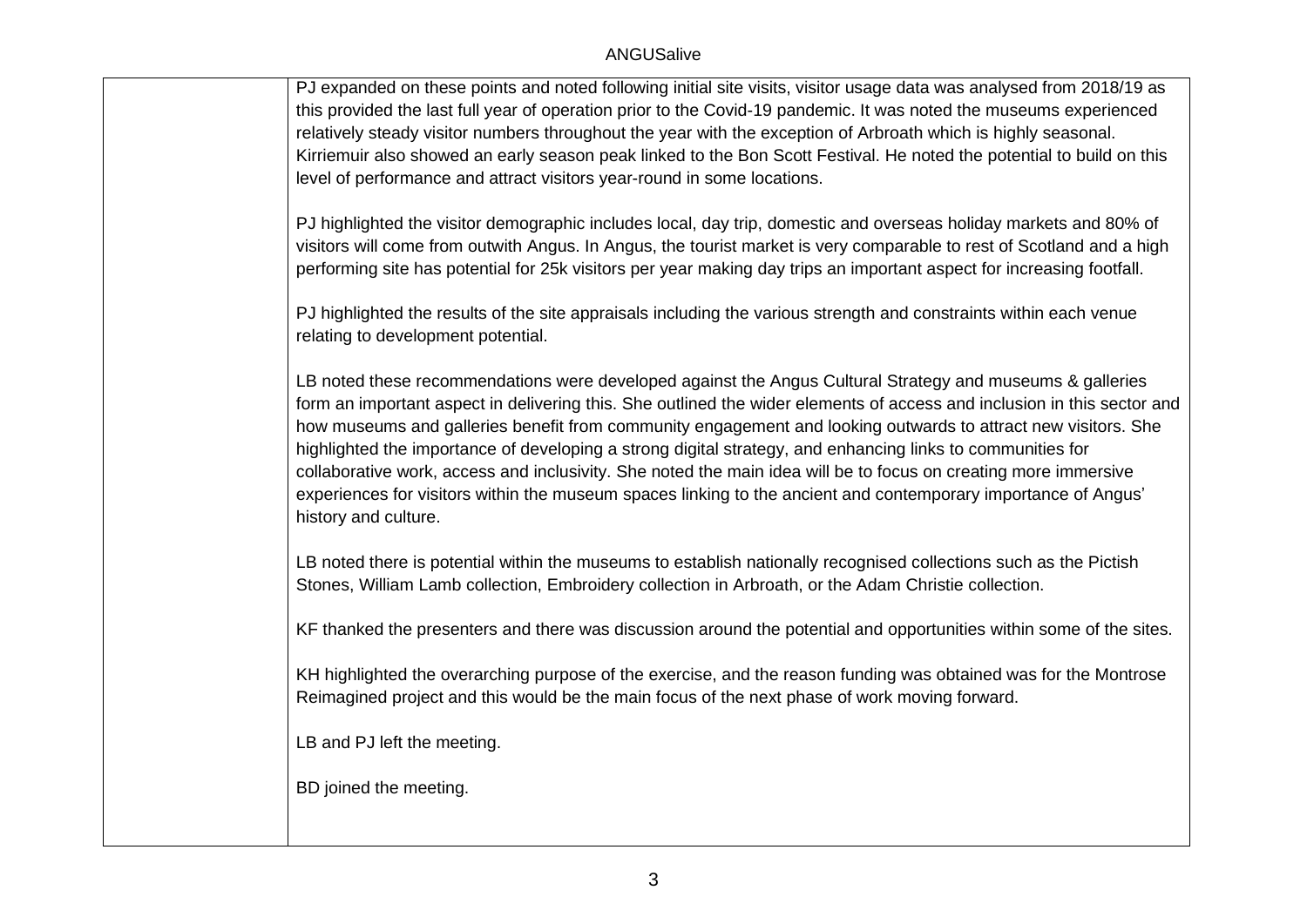| 4. | Minutes of Full Board Meeting on Friday 16 April 2021                                                                                                                                                                                                                                                                                               |
|----|-----------------------------------------------------------------------------------------------------------------------------------------------------------------------------------------------------------------------------------------------------------------------------------------------------------------------------------------------------|
|    | Directors were asked to consider whether the minute of the previous Board meeting provided an accurate<br>representation of the meeting. RP proposed the minute was accurate, and LD seconded.                                                                                                                                                      |
|    | <b>Matters arising.</b><br>KH noted GT made change required to correct one set of initials in the previous minute.                                                                                                                                                                                                                                  |
|    | CK noted the next Sport & Physical Activity Framework working group meeting has not yet been scheduled and<br>confirmed the meeting date would be shared in January 2022 so KC will receive an invitation to attend then.                                                                                                                           |
|    | CK confirmed all of the 99 people identified as part of the supported access programme have taken up the offer of<br>free memberships and are engaging well with the programme. There has also been additional funding secured<br>through participatory budgeting to extend this programme with 50 extra memberships focusing on the Arbroath area. |
|    | KH confirmed she has met with the Libraries team and the Children & Families Physical Activity Lead to review<br>opportunities to provide AED training in our libraries. An update will be provided at the next meeting.<br>ACTION: KH to provide an update on AED training in our libraries at the next meeting.                                   |
|    | GT has included the Corporate Annual Report 2020/21 in the agenda for this meeting.                                                                                                                                                                                                                                                                 |
|    | IS confirmed the data projects are continuing at pace. We are not yet ready to link with Angus Council colleagues but<br>will be linking in with them in the new year. KF asked for follow up at the next meeting to confirm progress.<br>ACTION: IS to provide an update on performance reporting at the next meeting.                             |
|    | GT has identified venues for the 2022 meeting schedule, and these will be shared along with the meeting invites.<br>Director confirmed meetings will take place virtually when required to adhere to Scottish Government Guidance.                                                                                                                  |
|    | KH noted dialogue had commenced with the Brechin community led tourism group, and lines of communication have<br>been identified between and within their team and ANGUSalive's team to help improve communication in this area.                                                                                                                    |
|    |                                                                                                                                                                                                                                                                                                                                                     |
|    |                                                                                                                                                                                                                                                                                                                                                     |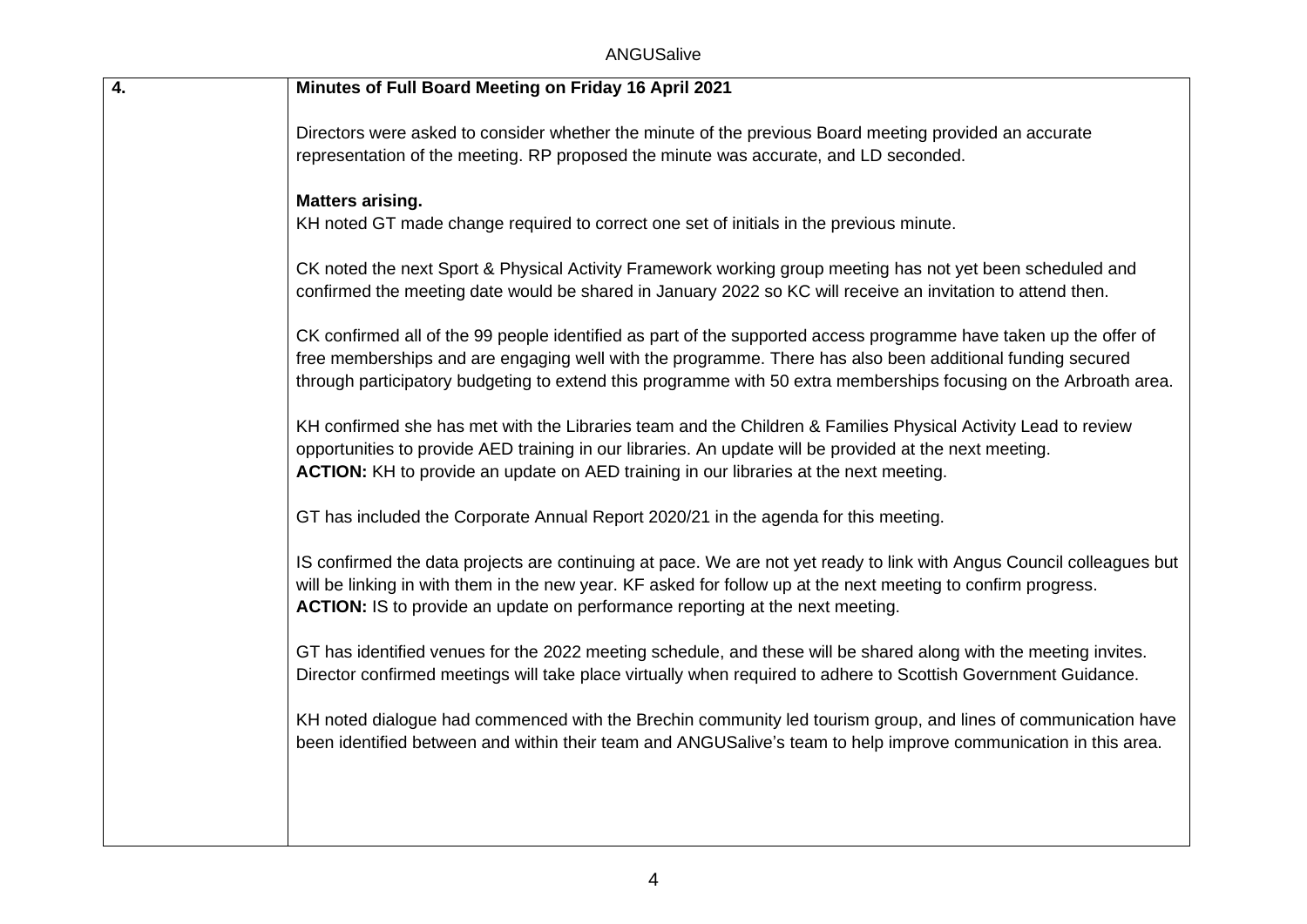| 5. | <b>Chief Executive Update</b>                                                                                                                                                                                                                                                                                                                                                                                                                                                                                                                                                                                                                                                                                                                                                                                                                                                                                                                                                                                                                               |
|----|-------------------------------------------------------------------------------------------------------------------------------------------------------------------------------------------------------------------------------------------------------------------------------------------------------------------------------------------------------------------------------------------------------------------------------------------------------------------------------------------------------------------------------------------------------------------------------------------------------------------------------------------------------------------------------------------------------------------------------------------------------------------------------------------------------------------------------------------------------------------------------------------------------------------------------------------------------------------------------------------------------------------------------------------------------------|
|    | KH provided an overview of the impact of storm Arwen on ANGUSalive venues and services. This included the<br>decision to close sports centres early on Friday 26 November 2021 due to a deterioration in the weather. She noted<br>members of the team attended incident management meetings over the weekend of the 27-28 November then into<br>the following week, including our public holiday on Tuesday 30 November. It was agreed ANGUSalive would offer<br>free use of the sports centres for those with no electricity to shower, recharge mobile devices, and stay warm. 51<br>people attended to shower and 18 to charge devices in sport centres and libraries. The café provided by Madison's in<br>Brechin Community Campus became one of the food providers. KH highlighted our Country Parks were most<br>affected with extensive damage to trees and infrastructure across the estate with Monikie, Crombie, and Glen Doll<br>needing a large amount of work to reopen to the public - work is continuing to deal with the remaining trees. |
|    | KH highlighted after the Board Development Session she had attended a meeting with CLUK on 26 and 27 October<br>2021. This session had provided reassurance the challenges we are facing due to Covid-19 are similar to other<br>culture and leisure trusts across Scotland with reduced income/ membership, as well as difficulties with recruitment.                                                                                                                                                                                                                                                                                                                                                                                                                                                                                                                                                                                                                                                                                                      |
|    | KH noted that due to the implications of the new Covid-19 variant now in circulation, information is being shared with<br>employees regarding some changes required to our service offering and also to remind everyone of the importance<br>of continuing to follow all the FACTS. She also advised 'Gold' meetings had returned to every two weeks, she will<br>represent ANGUSalive at these, with Silver meetings also stood up to fortnightly.                                                                                                                                                                                                                                                                                                                                                                                                                                                                                                                                                                                                         |
|    | KH confirmed of the two employees seconded as contact tracers, one will return in January 2022 after just over a<br>year with NHS Tayside Test & Protect whilst the second will remain on secondment until September 2022.                                                                                                                                                                                                                                                                                                                                                                                                                                                                                                                                                                                                                                                                                                                                                                                                                                  |
|    | KH noted she and KF attended an Audit Scotland round table event which provided useful information about the<br>2022 Angus Council Best Value Audit. ANGUSalive will be included in this process as an ALEO providing services.                                                                                                                                                                                                                                                                                                                                                                                                                                                                                                                                                                                                                                                                                                                                                                                                                             |
|    | KH advised she had attended governance training through Museums Galleries Scotland and noted our board<br>benchmarked well against others in the sector as there are comprehensive articles of association, terms for directors,<br>recruitment process for appointment of new directors, etc She noted work will be carried out in early 2022 with help<br>from RF to ensure the articles are up to date and still fit for purpose after six years. The Board good governance self-<br>assessment, delayed due to the pandemic, will also be carried out at the development session in March 2022.                                                                                                                                                                                                                                                                                                                                                                                                                                                         |
|    | KH noted Sickness Absences within the organisation is currently 6.7% which is similar to Angus Council (6.65%),<br>and Covid related absences are in line with national trends.                                                                                                                                                                                                                                                                                                                                                                                                                                                                                                                                                                                                                                                                                                                                                                                                                                                                             |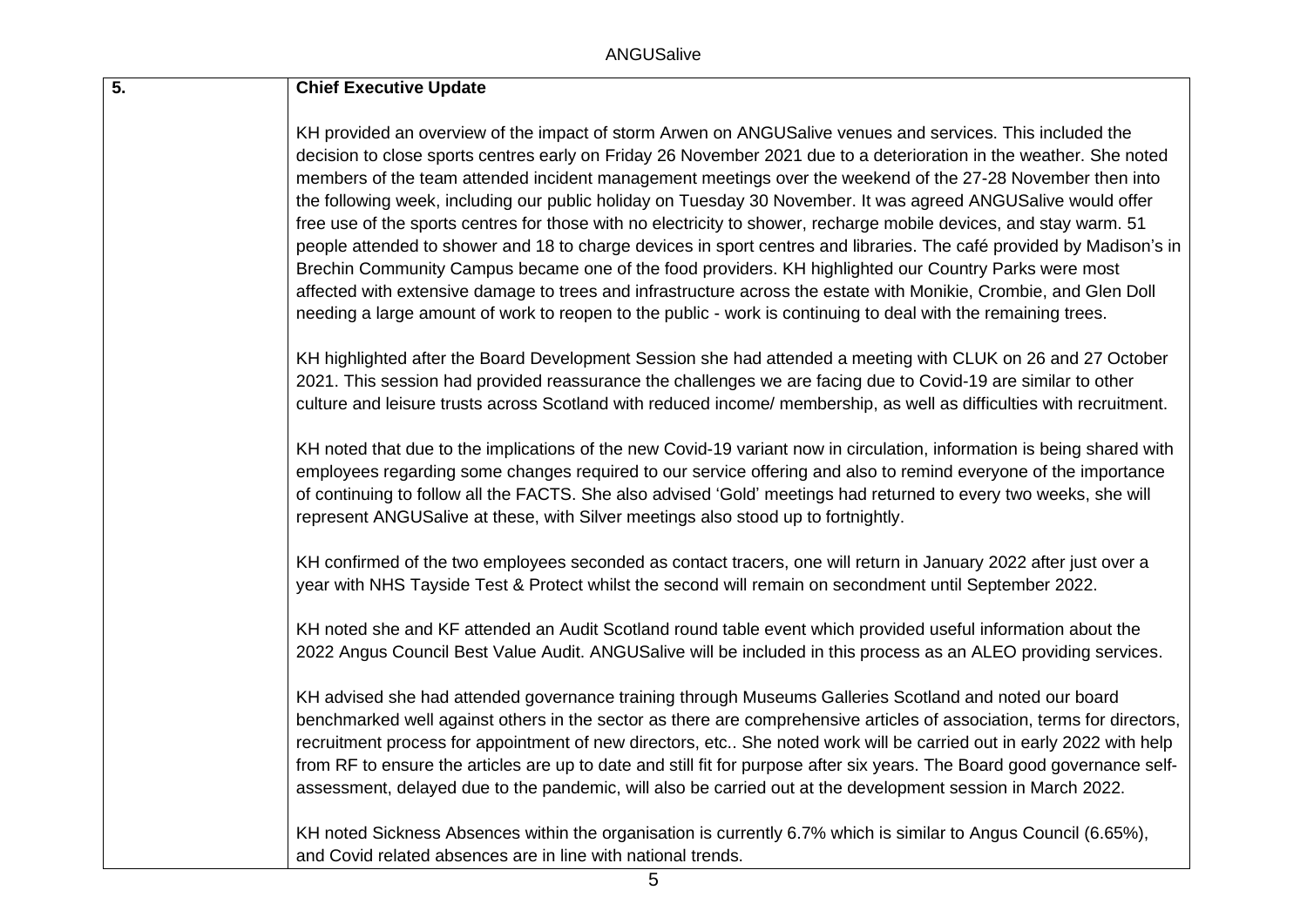ANGUSalive

| 6. | <b>Finance Update</b>                                                                                                                                                                                                                                                    |
|----|--------------------------------------------------------------------------------------------------------------------------------------------------------------------------------------------------------------------------------------------------------------------------|
|    | KL provided a financial position overview for Directors. Highlights of the current position include:                                                                                                                                                                     |
|    | 1. In respect of the revenue position:                                                                                                                                                                                                                                   |
|    | 1.1. The budgeted position is net expenditure of £352,000.                                                                                                                                                                                                               |
|    | 1.2. The projected outturn position is net income of £49,000.                                                                                                                                                                                                            |
|    | 1.3. If achieved – this would be £401,000 better than the budgeted position.                                                                                                                                                                                             |
|    | 1.4. £1,025,000 of one-off budget measures are included this year – without these, the budgeted net<br>expenditure would be £1,377,000 as highlighted in Appendix 1.                                                                                                     |
|    | 2. In respect of the capital position:                                                                                                                                                                                                                                   |
|    | 2.1. Projected expenditure is £508,000.                                                                                                                                                                                                                                  |
|    | 2.2. £411,000 will be funded from insurance receipts and the R&R Fund.                                                                                                                                                                                                   |
|    | 2.3. £97,000 will be funded from Angus Council capital resources.                                                                                                                                                                                                        |
|    | 3. ANGUSalive continues to be a going concern and continues to trade legally, with the following information to be<br>noted in this regard.                                                                                                                              |
|    | 3.1. This has been assessed over the period to 31 March 2023 – 4 months beyond what's required by<br>accounting regulation.                                                                                                                                              |
|    | 3.2. Elements of the Council support package have been extended until 31 March 2023 to support the going<br>concern position and to support business recovery on a sustainable basis as detailed in the Letter of<br>Comfort from the Council and Council Report 283/21. |
|    | 3.3. Going concern continues to be assessed on at least a monthly basis and will continue to be reported to<br>Board. These assessments have not raised any concerns at this time.                                                                                       |
|    | 4. In respect of other financial aspects:                                                                                                                                                                                                                                |
|    | 4.1. Projected R&R Fund balance on 31 March 2022 is £1,119,000.                                                                                                                                                                                                          |
|    | 4.2. Outstanding debtors on 31 October 2021 were £51,756.                                                                                                                                                                                                                |
|    | 4.3. Quarter 1 and 2 VAT returns are complete. Total irrecoverable VAT at the end of quarter 2 was £32,383.<br>Quarter 3 will conclude on 31 December 2021. It is too early to reliably predict the year-end underspend.                                                 |
|    | Directors discussed the financial position in relation to the Angus Council management fee.                                                                                                                                                                              |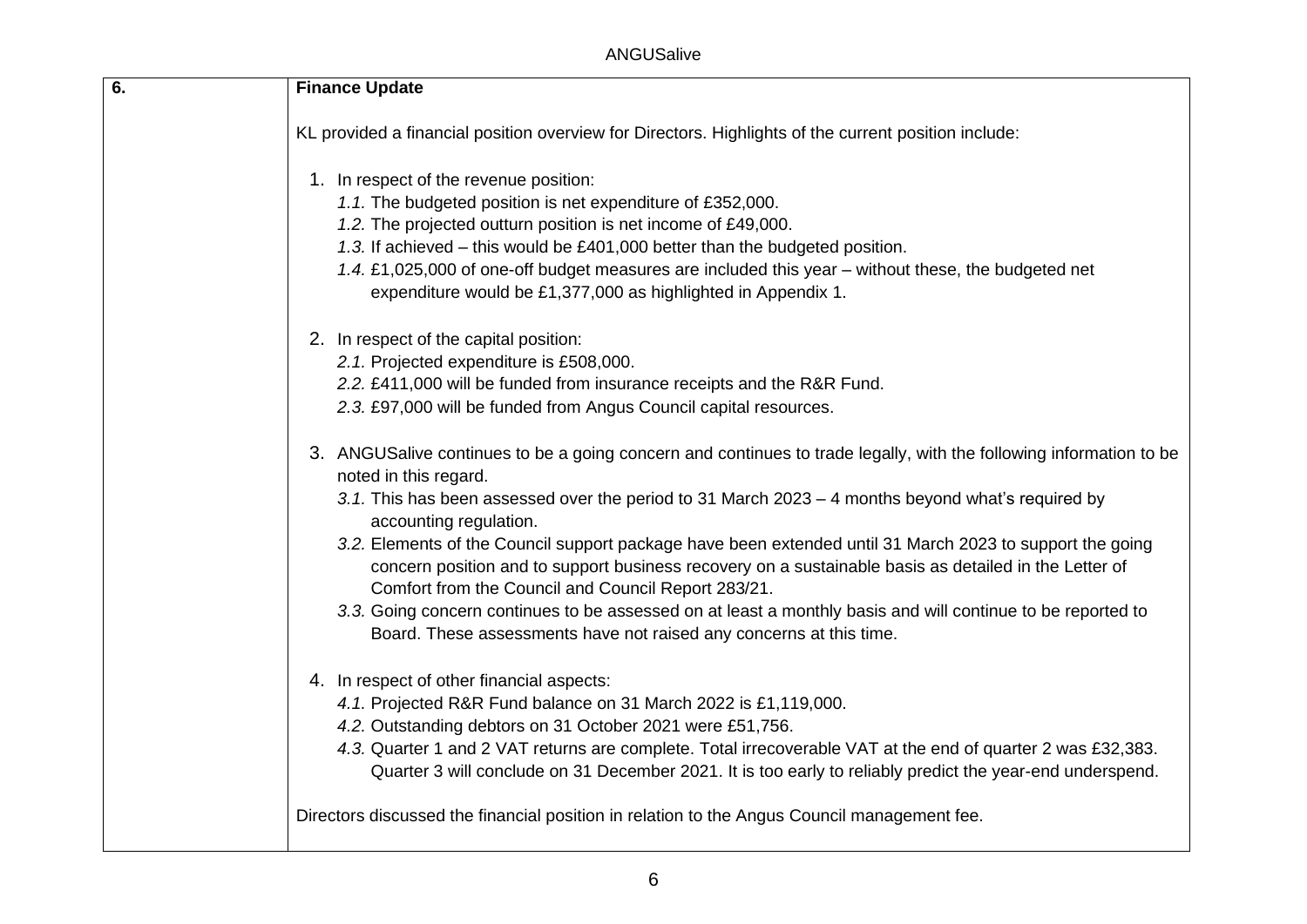LD asked if ANGUSalive will receive any compensation for lost income due to the vaccination centres. KL confirmed there will be some income in this respect but nothing yet as discussions are still ongoing between Angus Council and NHS. KH added information provided through CLUK indicated other Trusts have been receiving substantial recompense for use of their facilities as vaccination centres. KH noted the need for vaccination centres may be a longer-term issue with regular boosters needed and discussions on future requirements have been initiated.

KL highlighted future risks include further reductions in management fee beyond the savings required over the next two years. There was discussion about the risk of further revenue saving requirements and potential impacts to the capital plan with Angus Council services to achieve 5% savings over the next three years. BD added on risks, looking at AC medium term plan further management fee savings will almost certainly be needed in year 3.

KL noted another more immediate risk is Angus Council may remove the support package which would impact the going concern position although there is currently no suggestion this will happen.

KL provided an update on the recent confirmation of a pay award agreement for one year from 01 January 2021 to 31 March 2022 which will incur a one-off cost in Q4. This cost will be covered by an uplift in the management fee as per the agreement with the Council to cover Pay Award.

KH noted, relating to the pay award, she has spoken to HR and the backdated payments are currently anticipated to be made in February 2022 and March 2022 would then be paid as a 'normal month'. She highlighted the consolidation of the Scottish local government living wage which was presented and approved at the Finance & Audit Sub-Committee meeting has not yet been brought by Angus Council to the Trade Unions for formal consultation because the proposal may no longer valid due to the level of the pay award. A revised proposal may therefore be brought back to Board for consideration at a future date.

KL concluded there is currently no issue with the going concern position but there is a risk is this could change in future and the position continues to be reviewed weekly. He noted with the new Covid-19 variant and changing guidance, there may be some further disruption on our ability to trade and have venues and services open which would undoubtedly have an impact on the financial position.

The board noted the content of the finance update then thanked Kevin and his team for their comprehensive reports over the past year which have meant the Board had a high level of confidence in the financial situation of the charity.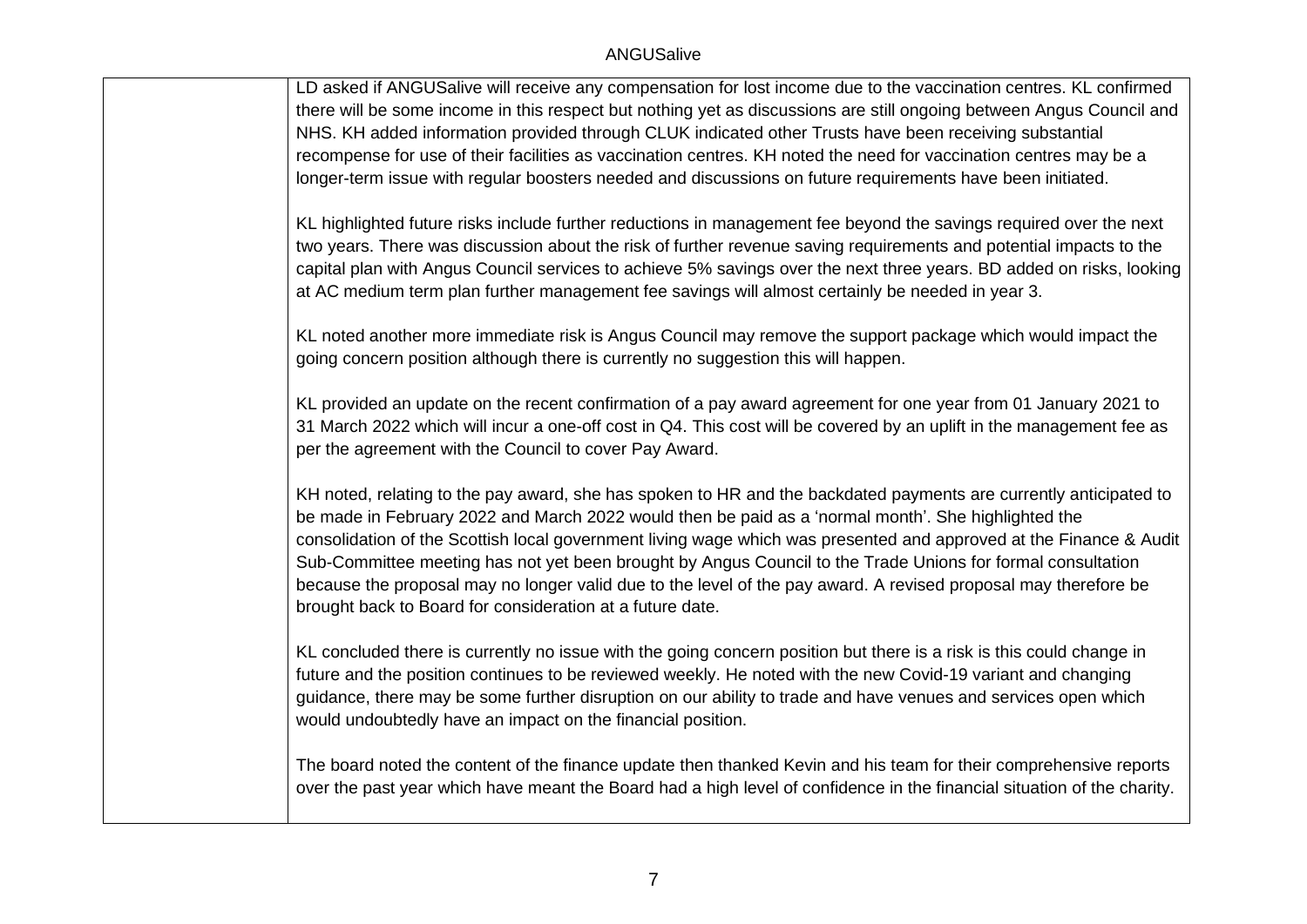| $\overline{7}$ . | <b>Renewal &amp; Repair Fund</b>                                                                                                                                                                                                                                                                                                                                                                                                                                                                                                                               |
|------------------|----------------------------------------------------------------------------------------------------------------------------------------------------------------------------------------------------------------------------------------------------------------------------------------------------------------------------------------------------------------------------------------------------------------------------------------------------------------------------------------------------------------------------------------------------------------|
|                  | CK recapped for the Board the purpose of the R&R Fund and highlighted the level of proposed spend was higher<br>than the previous two years when development plans were on hold during the pandemic. He noted the reason for the<br>significant investment at this time is to initiate the first phase of work to diversify and rejuvenate ANGUSalive's<br>income streams. Venues were identified for development in partnership with Precor and details of the investment will<br>be reported to Angus Council at their meeting on Thursday 16 December 2021. |
|                  | CK highlighted the proposed investment includes new fitness suite equipment at three venues. There will also be an<br>aqua glide water activity platform at Monikie Country Park as part of the enhanced offering along with some new<br>equipment for maintaining the facilities cleanliness and safety.                                                                                                                                                                                                                                                      |
|                  | Directors discussed the new proposals and offered support for the diversification of income streams.                                                                                                                                                                                                                                                                                                                                                                                                                                                           |
|                  | The Board were asked to note the proposals and approve the procurement of this equipment through delegating<br>authority to the Chief Executive to secure the required agreements with Angus Council.                                                                                                                                                                                                                                                                                                                                                          |
|                  | <b>DECISION:</b> The Board approved the equipment purchase proposals through use of the R&R fund.                                                                                                                                                                                                                                                                                                                                                                                                                                                              |
| 8.               | Queen's Platinum Jubilee                                                                                                                                                                                                                                                                                                                                                                                                                                                                                                                                       |
|                  | KH provided an overview of proposal and explained why it was different to the decision made by Angus Council since<br>ANGUSalive is customer-facing service provider with many venues and services open at the weekend.                                                                                                                                                                                                                                                                                                                                        |
|                  | KH highlighted she had brought this to the attention of HR in May 2021, yet Angus Council did not consult<br>ANGUSalive as part of the decision-making process as they should and only made us aware a short time ago so this<br>is the first Board meeting where the proposal could be presented.                                                                                                                                                                                                                                                             |
|                  | KH highlighted the proposal in this report is to retain the 02 May public holiday and grant the additional day (pro-rata)<br>of leave for the Queen's Platinum Jubilee as annual leave which employees can take at any point throughout 2022.                                                                                                                                                                                                                                                                                                                  |
|                  | KF asked if this proposal impacts ANGUSalive as an associated employer of Angus Council. KH confirmed there is<br>no impact since the total number of days leave being granted to employees in both organisations remains the same<br>which is the pay related element of the decision. The choice of how this is implemented does not affect pay matters.                                                                                                                                                                                                     |
|                  | The Board were asked to note the proposals and approve the recommendations in the report.                                                                                                                                                                                                                                                                                                                                                                                                                                                                      |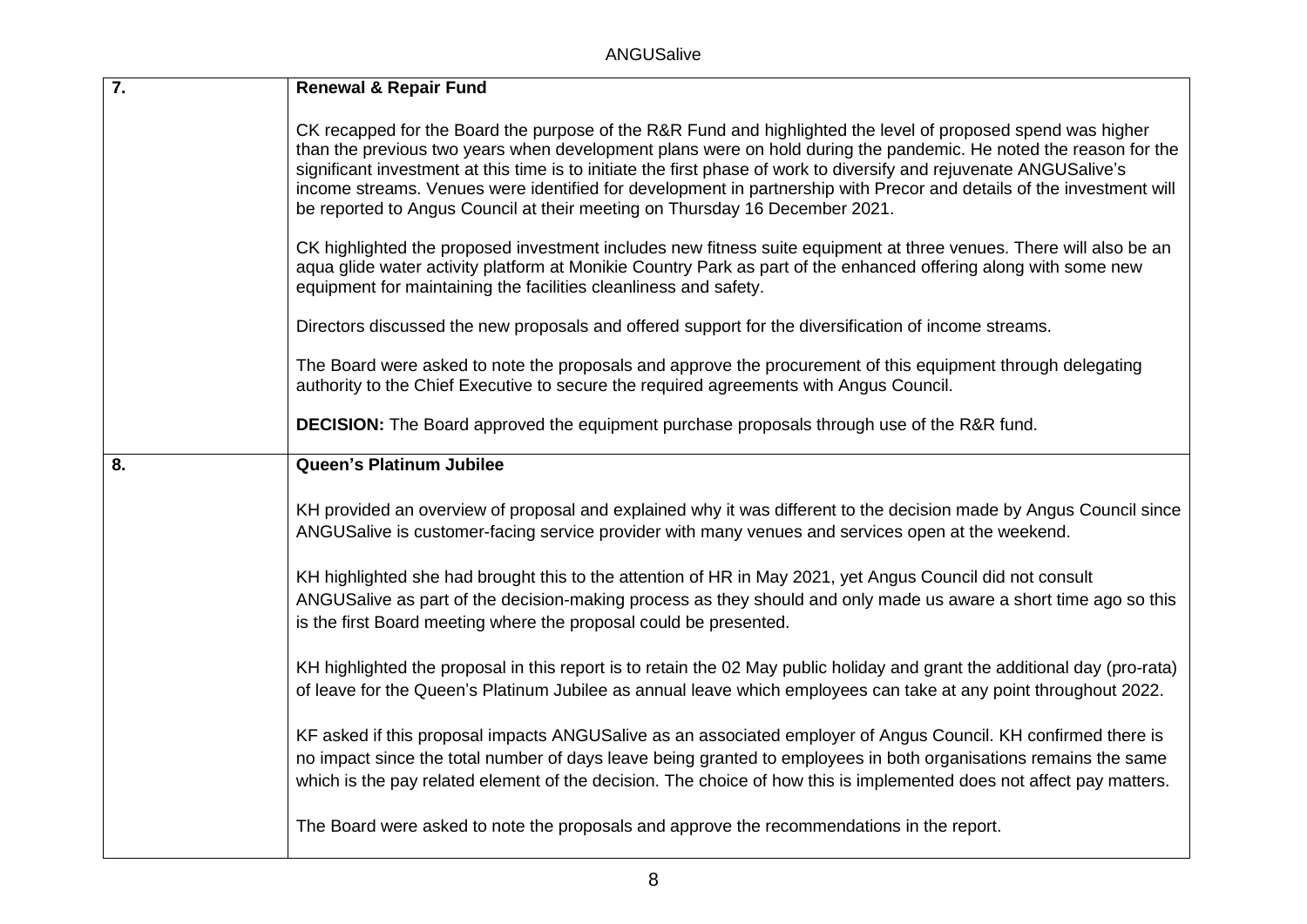|     | <b>DECISION:</b> The Board agreed the public holiday to remain on Monday 02 May 2022 and to grant the additional day<br>(pro-rata) for the Queen's Platinum Jubilee as annual leave which can be taken on any day within the leave year.                                                                                                                                                                                                                                                                                                                                                                                                 |
|-----|------------------------------------------------------------------------------------------------------------------------------------------------------------------------------------------------------------------------------------------------------------------------------------------------------------------------------------------------------------------------------------------------------------------------------------------------------------------------------------------------------------------------------------------------------------------------------------------------------------------------------------------|
| 9.  | <b>Employee Benefits</b>                                                                                                                                                                                                                                                                                                                                                                                                                                                                                                                                                                                                                 |
|     | IS provided an overview of the current programme in place for employees and highlighted the importance of<br>supporting employees as part of health and wellbeing initiatives. He noted it is not widely recognised and could be<br>more attractive to recruit and retain staff. The report proposed free bACTIVE membership for all ANGUSalive<br>employees with those who currently have add on members retaining the 25% discount, and also asked the Directors<br>to approve the exploration of possibilities to implement a more robust wellness scheme as well as a more attractive<br>employee benefit and reward scheme.         |
|     | BD noted his support of the proposals but cautioned this may cause issues if Angus Council employees do not<br>receive the same benefits. IS confirmed council employees will still receive the 25% discount and highlighted the<br>council have developed a recognition and reward scheme of their own which does not apply to ANGUSalive. KF<br>noted any cost impact of offering free membership would be outweighed by benefit to staff wellbeing which is<br>important. There was further discussion on how this would be implemented.                                                                                              |
|     | <b>DECISION:</b> The Board approved the proposals to introduce free bACTIVE membership for employees and honour<br>the current add on discount to existing memberships.                                                                                                                                                                                                                                                                                                                                                                                                                                                                  |
|     | <b>DECISION:</b> The Board also confirmed their agreement on the recommendation to investigate and introduce wellness<br>and benefits programmes.                                                                                                                                                                                                                                                                                                                                                                                                                                                                                        |
| 10. | <b>Business Plan 2021-2025</b>                                                                                                                                                                                                                                                                                                                                                                                                                                                                                                                                                                                                           |
|     | KH noted this was a first draft of the business plan and was being presented at this meeting to give Directors sight of<br>proposals and the next draft will be brought to a meeting early in the new year with more information, particularly in<br>terms of the community plan.<br>There was discussion round the feedback from the Client in relation to the community plan and the difficulty in<br>producing a definitive business plan while the transformation project was ongoing and lacked conclusion. KH<br>confirmed another iteration will be added to BI before the Christmas break and available for Directors to peruse. |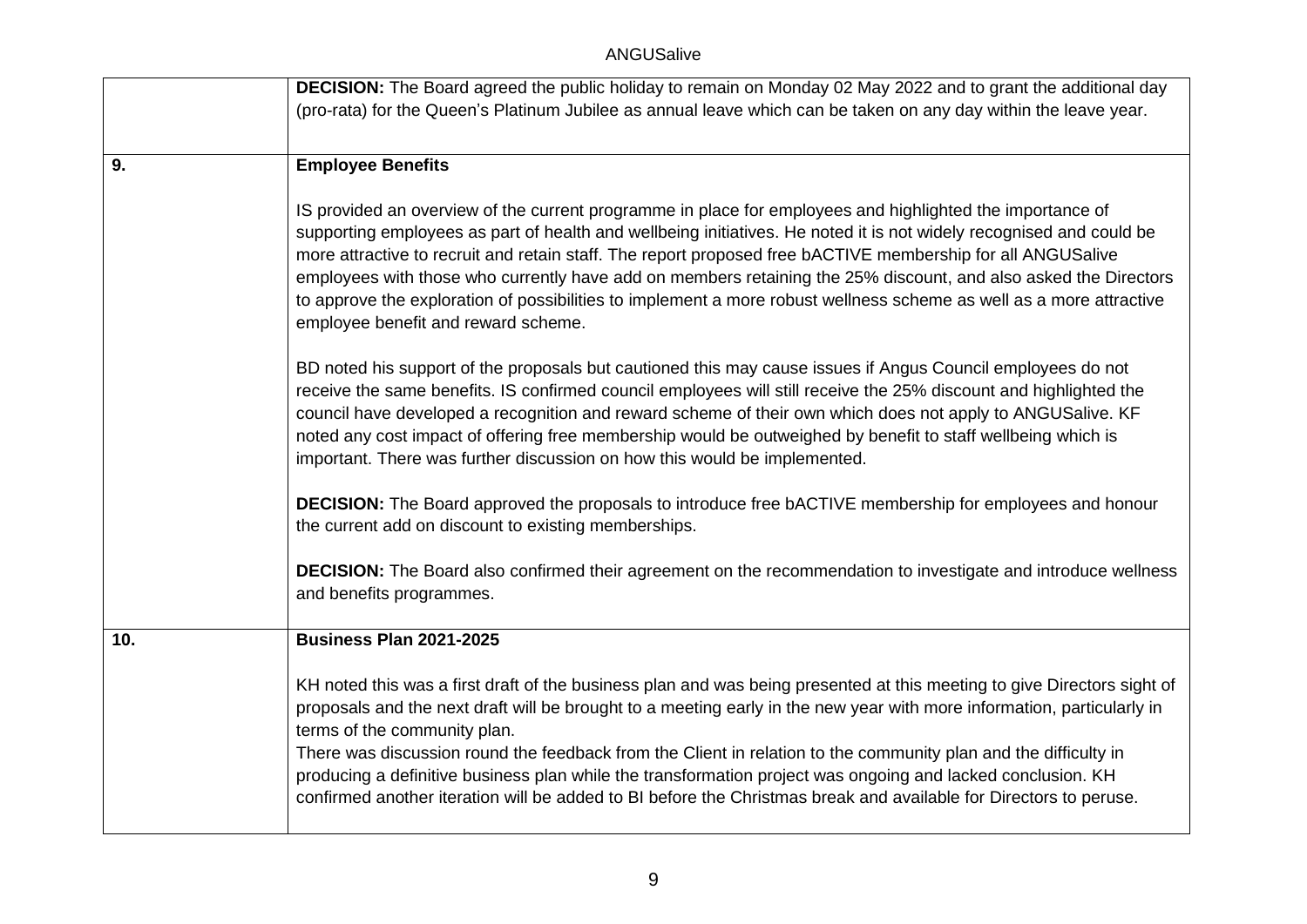| 11. | <b>Transformation Project</b>                                                                                                                                                                                                                                                                                                                                                                                                                                                                                                                                                                                                                                                                                                                                               |
|-----|-----------------------------------------------------------------------------------------------------------------------------------------------------------------------------------------------------------------------------------------------------------------------------------------------------------------------------------------------------------------------------------------------------------------------------------------------------------------------------------------------------------------------------------------------------------------------------------------------------------------------------------------------------------------------------------------------------------------------------------------------------------------------------|
|     | KH noted the next Transformation Report will be presented to Angus Council at their meeting on Thursday 16<br>December and will be added to BI on the Transformation Project shelf this afternoon. She highlighted some of the<br>main points covered in the report including the proposal there will be no further changes to the current temporary<br>operating plans shared in October. The plan factors in the vaccination centres being there until the end of March<br>2022 but future requirements may need this to be extended. The report also provides an update on monies obtained<br>from external since the start of covid, the procurement process for buying of equipment through the R&R fund as<br>ANGUSalive equipment is procured through Angus Council. |
|     | KH noted Angus Council have decided to operate West Links themselves next year which is a change to what was<br>discussed at the last development day.                                                                                                                                                                                                                                                                                                                                                                                                                                                                                                                                                                                                                      |
|     | KH noted we are continuing to work with Angus Council to obtain funding through the Tay Cities deal, the Levelling<br>Up fund, and the Places fund. She highlighted there are several exciting possibilities with development in the Country<br>Park spaces and also the Signal Tower Museum in Arbroath.                                                                                                                                                                                                                                                                                                                                                                                                                                                                   |
|     | It was noted the proposal for Monifieth Library to be located in the new learning campus development had gone to<br>Angus Council and it was decided to not include it within the learning campus which may pose a long-term risk to the<br>library. A Monifieth community group are working towards a community hub in Monifieth although the size of facility<br>may be limiting to the opportunities there. Directors discussed this matter further.                                                                                                                                                                                                                                                                                                                     |
|     | ACTION: GT to add Transformation Report to BI once available in the public domain.                                                                                                                                                                                                                                                                                                                                                                                                                                                                                                                                                                                                                                                                                          |
| 12. | <b>Q2 Risk Register</b>                                                                                                                                                                                                                                                                                                                                                                                                                                                                                                                                                                                                                                                                                                                                                     |
|     | IS noted this was going to be investigated at the previous development session but time had not allowed. Directors<br>discussed the structure of the risk register noting it was a quarterly update at the quarterly board meetings. IS<br>highlighted the up-to-date risk register sits on BI so a written report may not be necessary as the Directors can view<br>this at any time. Directors discussed the option of a board member sitting on the risk management group.                                                                                                                                                                                                                                                                                               |
|     | RF noted it had previously been flagged a significant number of risks were red for some time without explanation as<br>to why this was ie Covid-19 related or Council support package etc. He advised this be presented on a quarterly<br>basis for the board to consider if the risk is manageable and whether the mitigations are working along with what can<br>be done to improve the risk. He suggested this should be a standing item and not one person sitting on the group.                                                                                                                                                                                                                                                                                        |
|     | <b>DECISION:</b> Discuss the risk register at the next Board development session and questions posed will be addressed.                                                                                                                                                                                                                                                                                                                                                                                                                                                                                                                                                                                                                                                     |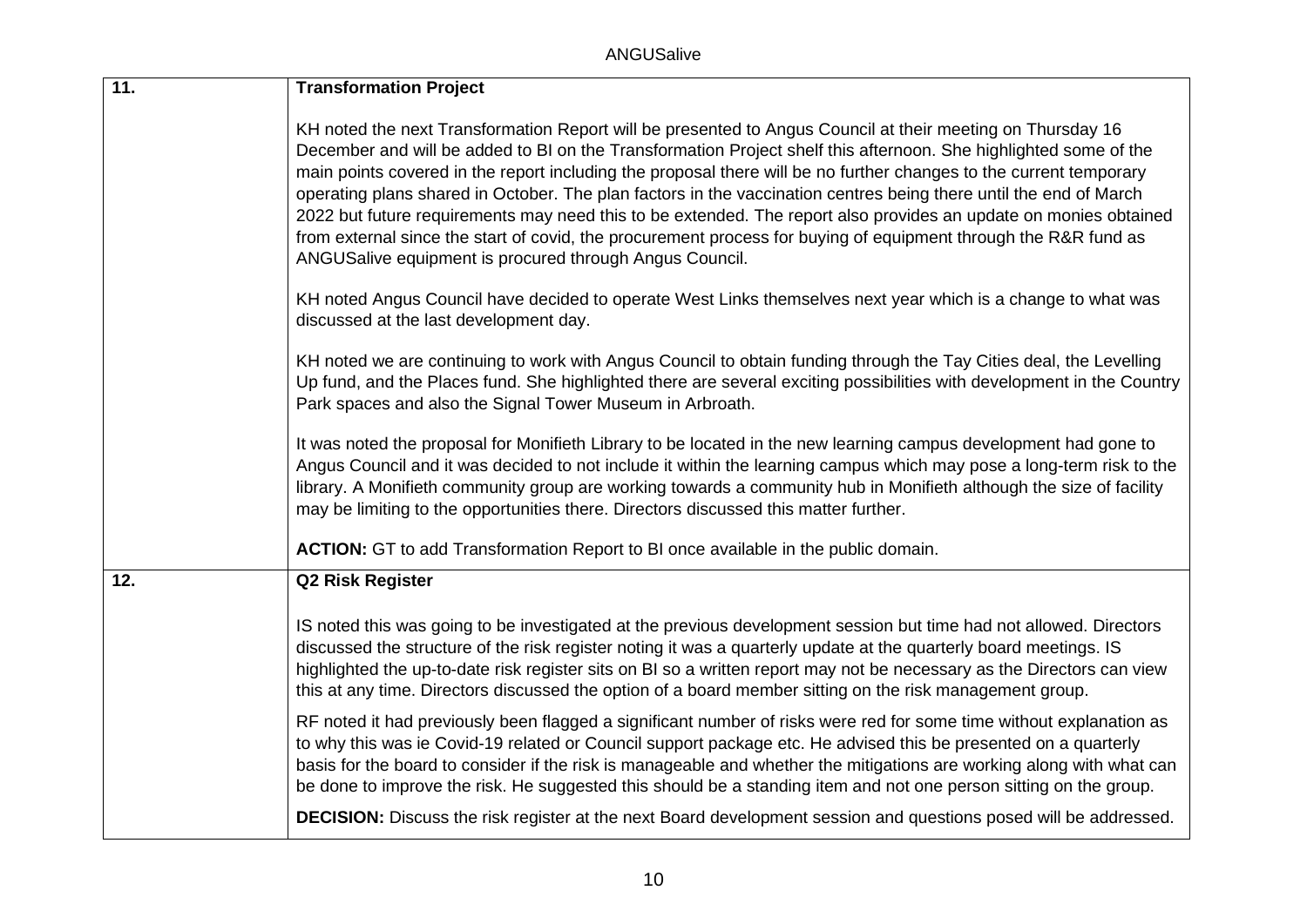| 13. | <b>Gender Pay Gap 2021</b>                                                                                                                                                                                                                                                                                                                                                                                                                                                                                                                                                                                                                                                                                                                                                                                                                                                                                                                                                             |
|-----|----------------------------------------------------------------------------------------------------------------------------------------------------------------------------------------------------------------------------------------------------------------------------------------------------------------------------------------------------------------------------------------------------------------------------------------------------------------------------------------------------------------------------------------------------------------------------------------------------------------------------------------------------------------------------------------------------------------------------------------------------------------------------------------------------------------------------------------------------------------------------------------------------------------------------------------------------------------------------------------|
|     | KH reminded the Directors the Gender Pay Gap has to be reported on an annual basis and is the difference in levels<br>of pay between female and male employees across the organisation, not differences in pay for the same level of<br>post. It provides a snapshot on specific date of 05 April and normally ANGUSalive has a gender bias in favour of<br>female employees. However, at the 2021 snapshot, a significant number of people were on furlough meaning this<br>year's figures a skewed in favour of males. She noted while we will state the information required there will also be<br>an explanation provided as to why this had happened. The Board were asked to note the content of the report and<br>approve it for submission to the UK government and publication of the ANGUSalive website.<br><b>DECISION:</b> The Directors approved the gender pay gap report for submission to the UK government and approved<br>its publication on the ANGUSalive website. |
| 14. | 2020/21 Annual Report                                                                                                                                                                                                                                                                                                                                                                                                                                                                                                                                                                                                                                                                                                                                                                                                                                                                                                                                                                  |
|     | KH apologies for the Annual Report being added to the meeting pack so close to the meeting but noted this was well<br>ahead of previous years. She noted the majority of the report is the same information to the financial statement<br>submitted to OSCR with some additions. Directors were asked to review the report and submit any comment by<br>Friday 17 December 2021. KH will then meet with KF and AR for final approval and publication timeline will be<br>reviewed. KH asked for comments to be sent to the Board email address.<br>ACTION: GT to email Directors asking for them to review the Annual Report and confirm their agreement with its<br>content for publication by Friday 17 December 2021.                                                                                                                                                                                                                                                               |
| 15. | 2022 Meeting Schedule                                                                                                                                                                                                                                                                                                                                                                                                                                                                                                                                                                                                                                                                                                                                                                                                                                                                                                                                                                  |
|     | KH noted the 2022 Board meeting schedule had been updated to reflect the discussion at the previous meeting<br>relating to Director Development Session starting from 12:00. She added the invites to these meetings will be sent to<br>Council Directors up to the point of the election with the new Council Directors attending from the May election<br>forward.<br><b>DECISION:</b> The Directors approved the meeting schedule and agreed to proceed on this basis.                                                                                                                                                                                                                                                                                                                                                                                                                                                                                                              |
|     |                                                                                                                                                                                                                                                                                                                                                                                                                                                                                                                                                                                                                                                                                                                                                                                                                                                                                                                                                                                        |